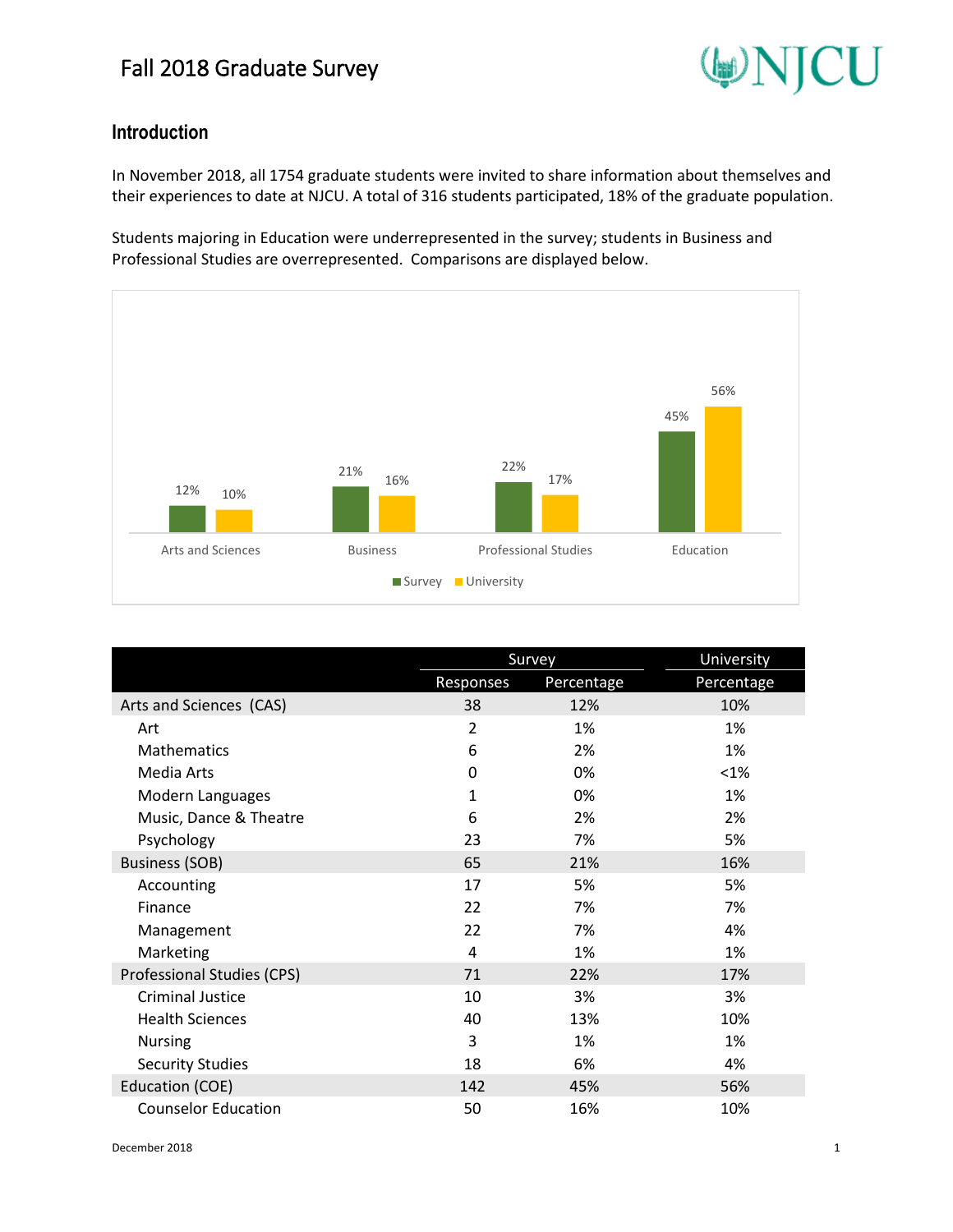# WNJCU

|                                |           | Survey     | University |  |
|--------------------------------|-----------|------------|------------|--|
|                                | Responses | Percentage | Percentage |  |
| Early Childhood Education      | 11        | 3%         | 5%         |  |
| <b>Educational Leadership</b>  |           | 2%         | 6%         |  |
| <b>Educational Technology</b>  | 28        | 9%         | 8%         |  |
| Elementary/Secondary Ed        | 14        | 4%         | 6%         |  |
| Literacy Education             | 5         | 2%         | 2%         |  |
| <b>Multicultural Education</b> | 9         | 3%         | 7%         |  |
| <b>Special Education</b>       | 18        | 6%         | 13%        |  |
| Other                          | $\Omega$  | 0%         | $< 1\%$    |  |
| Total                          | 316       | 100%       | 100%       |  |

### **Distance from Campus**

Students indicated how far they live from the campus at which they take most of their classes – main campus, School of Business, Wall. Key findings include:

- Individuals from the College of Professional Studies live farthest away. Almost two-thirds live 11 or more miles from the Campus.
- Business students live closest; almost one-half travel at most five miles.

|            | On Campus | 1-5 miles | 6-10 miles | $11+$ miles |
|------------|-----------|-----------|------------|-------------|
| CAS        | 6%        | 33%       | 28%        | 33%         |
| SOB        | 0%        | 47%       | 17%        | 36%         |
| <b>CPS</b> | 0%        | 18%       | 16%        | 66%         |
| <b>COE</b> | 2%        | 35%       | 19%        | 45%         |
| University | 1%        | 33%       | 19%        | 46%         |

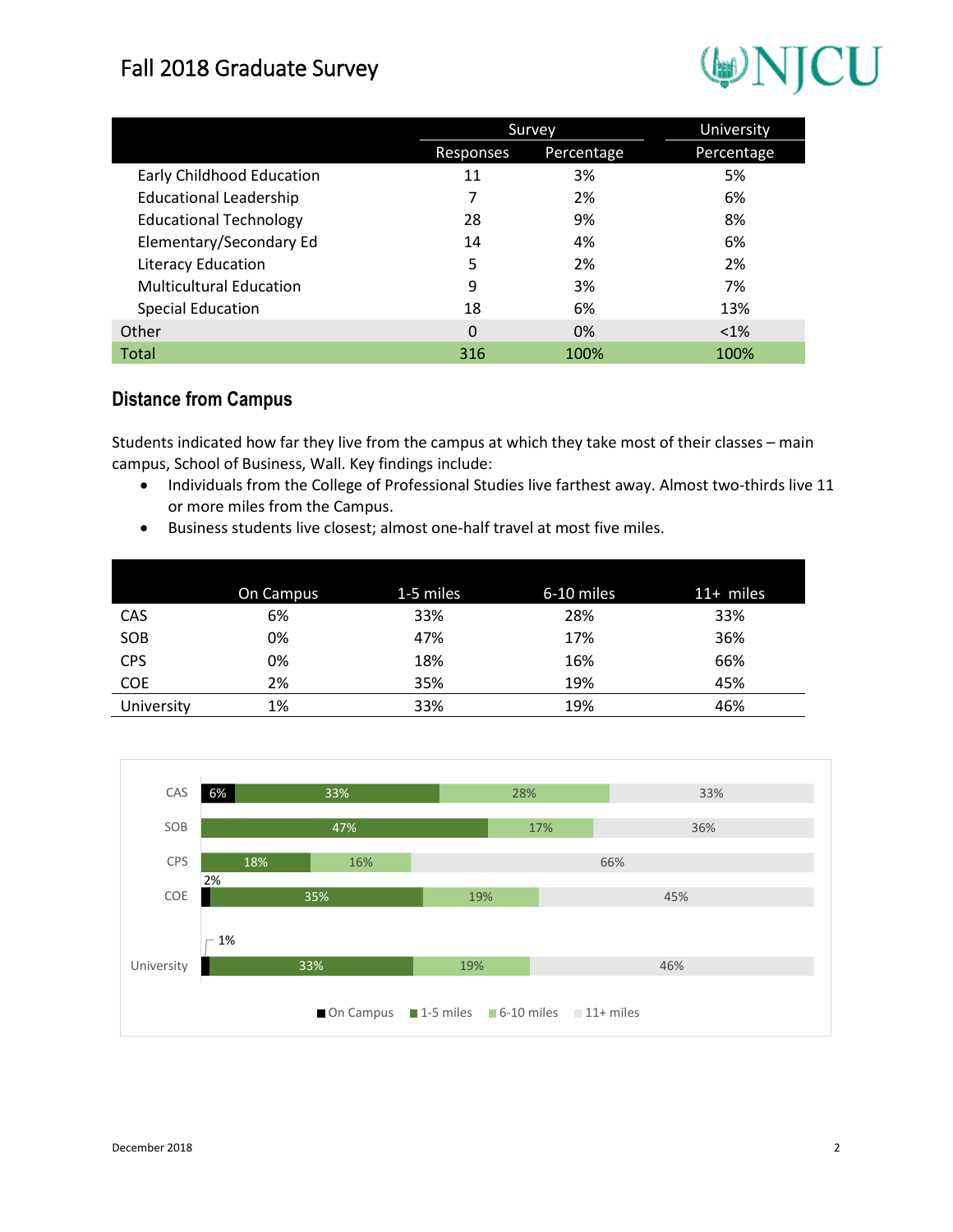

### **Employment**

Students responded to several questions about their employment. Key findings include:

- All students are employed; over 80% work full time.
- Students in Arts and Sciences are least likely to work full-time

|            |     |                              | Not |
|------------|-----|------------------------------|-----|
|            |     | Full Time Part Time Employed |     |
| CAS        | 73% | 27%                          | 0%  |
| SOB        | 83% | 17%                          | 0%  |
| <b>CPS</b> | 87% | 13%                          | 0%  |
| <b>COE</b> | 81% | 19%                          | 0%  |
| University | 81% | 18%                          | 0%  |
|            |     |                              |     |



#### **Why NJCU**

Students were asked to indicate the reasons they chose NJCU. Multiple reasons were permitted. Key findings include:

- For Education students, availability of major and affordability were the top two reasons, each stated by approximately one-half of the students. Reputation was least cited.
- For Professional Studies students, major was most important. Professional Studies students listed reputation more frequently than students in other colleges.
- For Business students, affordability was most important, listed by 57% of students. Reputation was comparatively least important.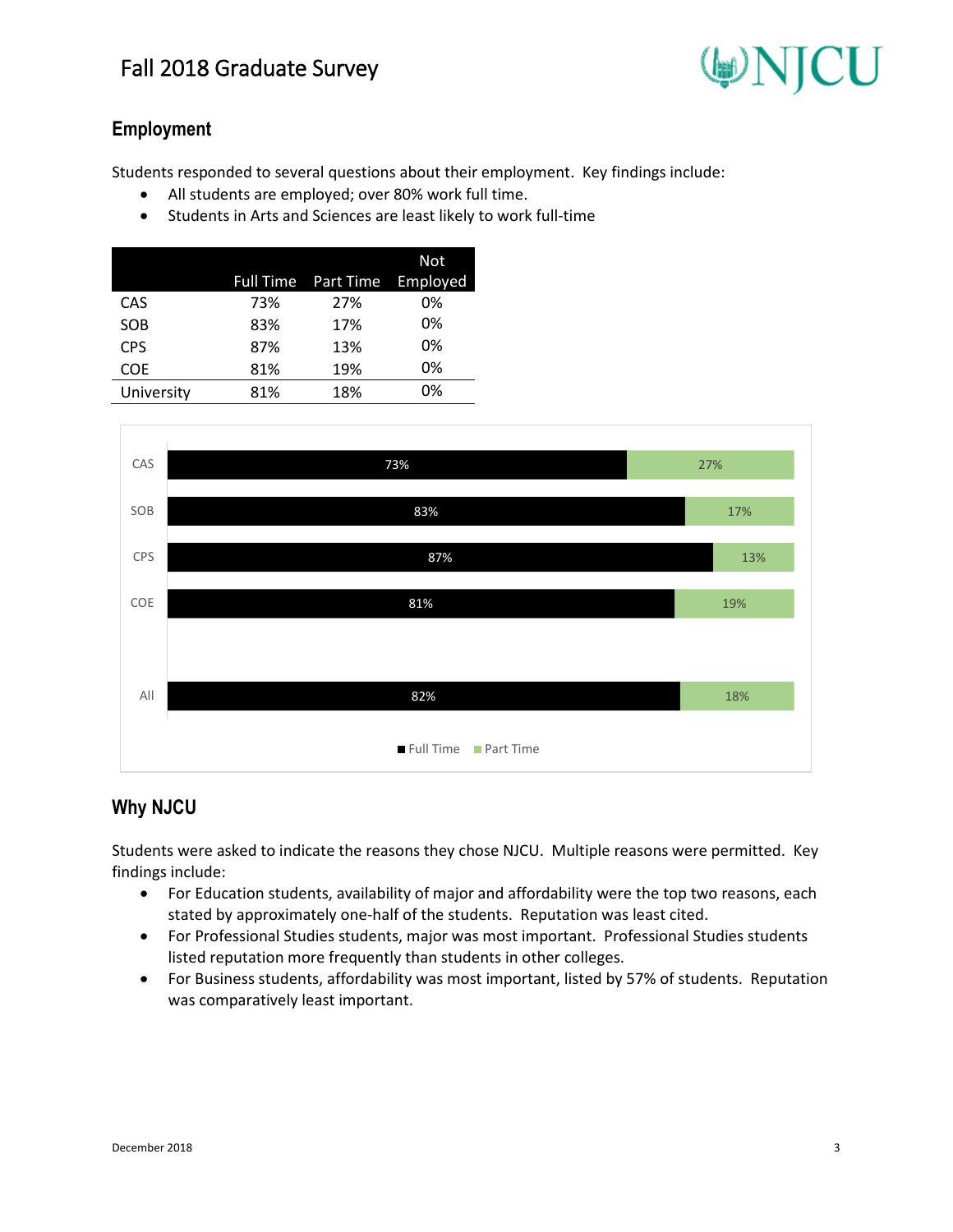## WNJCU

|            | Major offered | Reputation | Affordable | Close to home |
|------------|---------------|------------|------------|---------------|
| CAS        | 55%           | 21%        | 45%        | 34%           |
| SOB        | 49%           | 14%        | 57%        | 43%           |
| <b>CPS</b> | 56%           | 28%        | 37%        | 20%           |
| <b>COE</b> | 50%           | 20%        | 48%        | 33%           |
| University | 52%           | 21%        | 47%        | 32%           |



#### **Scheduling**

Students indicated the times that they preferred to take classes. They also indicated any difficulties they have had with registering for classes. Key findings include:

#### Preferred Class Start Times

- Graduate students overwhelmingly prefer evening classes, although some Arts and Sciences students would like to attend mid-morning courses
- Students in Professional Studies and Education see online-only classes.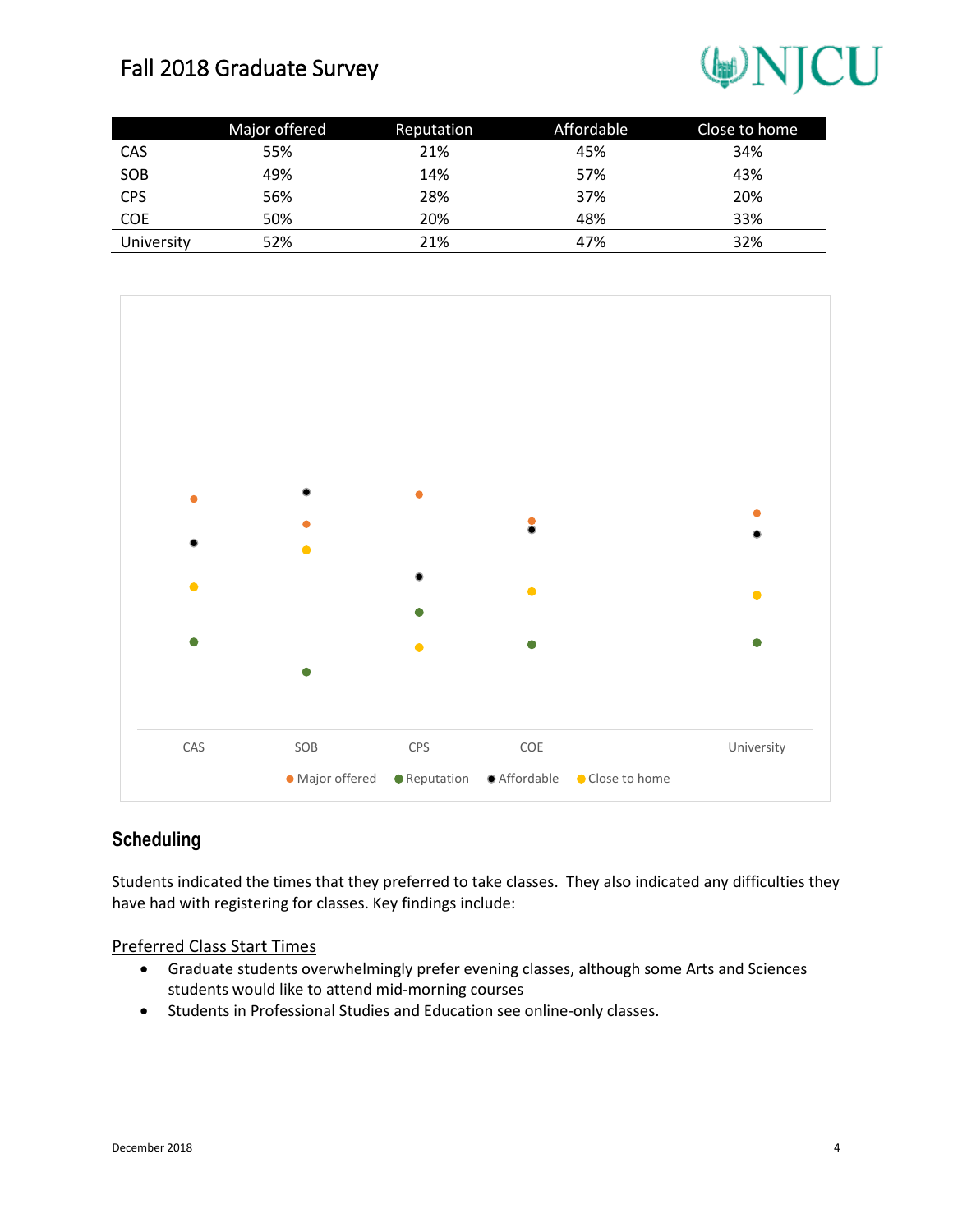# WNJCU

|            | 8am-      | 9am-   | $10am-$ | $1pm-$             | $4pm-$ |                 |        |
|------------|-----------|--------|---------|--------------------|--------|-----------------|--------|
|            | $8:30$ am | 9:30am | 12:30pm | 3:30 <sub>pm</sub> | 6:30pm | 7 <sub>pm</sub> | Online |
| CAS        | 8%        | 3%     | 16%     | 5%                 | 66%    | 50%             | 13%    |
| SOB        | 8%        | 6%     | 8%      | 8%                 | 38%    | 66%             | 29%    |
| <b>CPS</b> | 10%       | 7%     | 1%      | 0%                 | 15%    | 31%             | 61%    |
| <b>COE</b> | 3%        | 2%     | 6%      | 6%                 | 47%    | 31%             | 51%    |
| University | 6%        | 4%     | 6%      | 5%                 | 41%    | 41%             | 44%    |

#### Scheduling Difficulties

- Many students did not respond to this question, suggesting that scheduling may be of little concern.
- Of those who did respond, students in Education indicated instances of classes not being offered.

|            | Closed out | Time<br>conflicts | <b>Not</b><br>offered | Unsure of<br>path | Hold |
|------------|------------|-------------------|-----------------------|-------------------|------|
| CAS        | 1%         | 1%                | 2%                    | 0%                | 1%   |
| SOB        | 1%         | 3%                | 7%                    | 3%                | 4%   |
| <b>CPS</b> | 2%         | 1%                | 5%                    | 1%                | 2%   |
| <b>COE</b> | 15%        | 14%               | 36%                   | 6%                | 17%  |
| University | 2%         | 3%                | 7%                    | 2%                | 3%   |